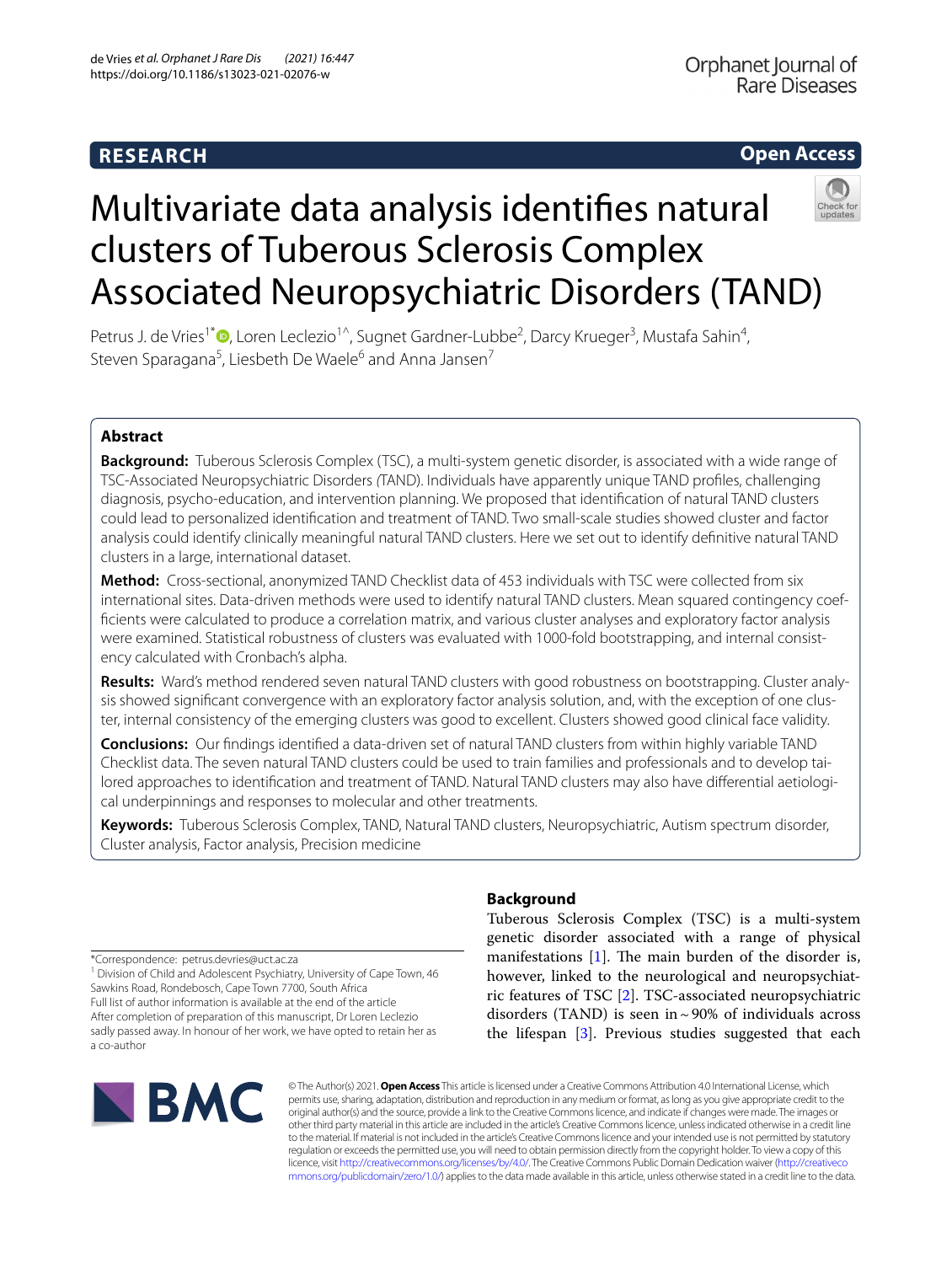individual with TSC appears to present with their own unique profile or 'TAND signature'  $[4]$  $[4]$ . The complexity and perceived uniqueness of TAND profles is, however, a major barrier to screening, diagnostic work-up, intervention planning, and psycho-education. Thus, identification of natural TAND clusters—predictable groupings of specifc neuropsychiatric characteristics—may be a powerful strategy to reduce the perceived overwhelming heterogeneity of individual TAND profles and resulting 'treatment paralysis', and could lead to the development of a personalized approach to management and treatment of individuals with TSC in clinical settings.

Machine-based data reduction methods have been used in humans to reduce the multi-dimensionality of behavioural characteristics to identify previously unrecognized clusters of behaviours. For example, in a study of the behavioural phenotype of humans with Cornelia de Lange Syndrome, categorical principal component analysis (PCA) was used as a data reduction tool and to describe relationships between a large number of behav-ioural variables [[5\]](#page-8-4). This methodology allowed for new insights into the relationships between physical and behavioural characteristics and into genotype–phenotype correlations. In a feasibility study, we examined the viability of using multivariate data analysis techniques as a novel strategy in TSC to identify natural TAND clusters. Cluster analysis of 29 variables in 56 individuals with TSC rendered six natural TAND clusters with good face validity and signifcant convergence with a 6-factor exploratory factor analysis solution  $[6]$  $[6]$ . The natural TAND clusters identifed included a 'Scholastic' cluster, an 'Autism Spectrum Disorder-like' cluster, a 'Dysregulated behaviour' cluster, a 'Neuropsychological' cluster, a 'Hyperactive/Impulsive' cluster, and a 'Mixed/Mood' cluster. The feasibility study, however, had a small sample from only two centres (South Africa and Australia) and, whilst informative from a methodological perspective, clearly required replication and expansion. Next, we therefore used the same methodology in a new sample of  $n=85$  individuals with TSC from 7 European coun-tries [[7\]](#page-8-6). The study also found six natural TAND clusters and replicated the majority of the earlier fndings. Even though there is no consensus on sample size for cluster analysis research, we acknowledged the need for signifcantly larger sample size, and for evaluation of the statistical robustness and internal consistency of TAND clusters.

In this study, we used cluster and factor analysis methods in a large international sample, in search of defnitive natural TAND clusters. In addition, we evaluated the robustness and internal consistency of identifed natural TAND clusters.

#### **Methods**

#### **Subjects**

Participants for this study  $(n=453)$  were recruited from fve expert TSC centres: Cincinnati, USA (365 participants), Boston, USA (25 participants), Brussels, Belgium (25 participants), Dallas, USA (14 participants) and Leuven, Belgium (9 participants). An additional 16 participants were recruited through Tuberous Sclerosis International (TSCi). To be eligible, participants had to meet clinical criteria for TSC [[1\]](#page-8-0). Anonymized data deliberately included participants with a wide age and ability range. All procedures contributing to this work complied with the ethical standards of the relevant national and international committees on human experimentation and with the Helsinki Declaration of 1975, as revised in 2008. The protocol was peer-reviewed in the Department of Psychiatry at the University of Cape Town and submitted for ethical approval by the Faculty of Health Sciences, Human Research Ethics Committee (Ethics Ref 340/2015). Additional study sites obtained ethical approval or waivers from their respective HREC/ IRB bodies.

#### **Procedures**

The TAND Checklist was administered to parents and caregivers of individuals with TSC by the resident TSC coordinator and/or treating physician. The TAND Checklist is a short pen-and-paper checklist that captures the high frequency neuropsychiatric difficulties in TSC. It was developed in partnership with family and professional stakeholders in the TSC community. It typically takes about 10–20 min to complete. For details about TAND and the TAND Checklist, including a downloadable version of the Checklist, please see de Vries et al. [[3](#page-8-2)].

#### **Data analysis**

Statistical analysis was performed on anonymized TAND Checklist data using a series of steps as outlined below and in Fig. [1.](#page-2-0)

#### *STEP 1. Select TAND checklist variables*

The following sections of the TAND Checklist were included in the analysis: Section 3, behavioural challenges (19 questions/variables); Section 5, academic skills (4 variables); and Section 7, neuropsychological skills (6 variables). This equated to 29 dichotomous TAND variables.

*STEP 2. Compute correlation matrix*

Mean squared contingency coefficient  $[8]$  $[8]$  was used to compute a correlation matrix for the 29 binary variables selected from the TAND Checklist. Where missing values were present, these were omitted pairwise in correlation computations.

*STEP 3. Cluster analysis*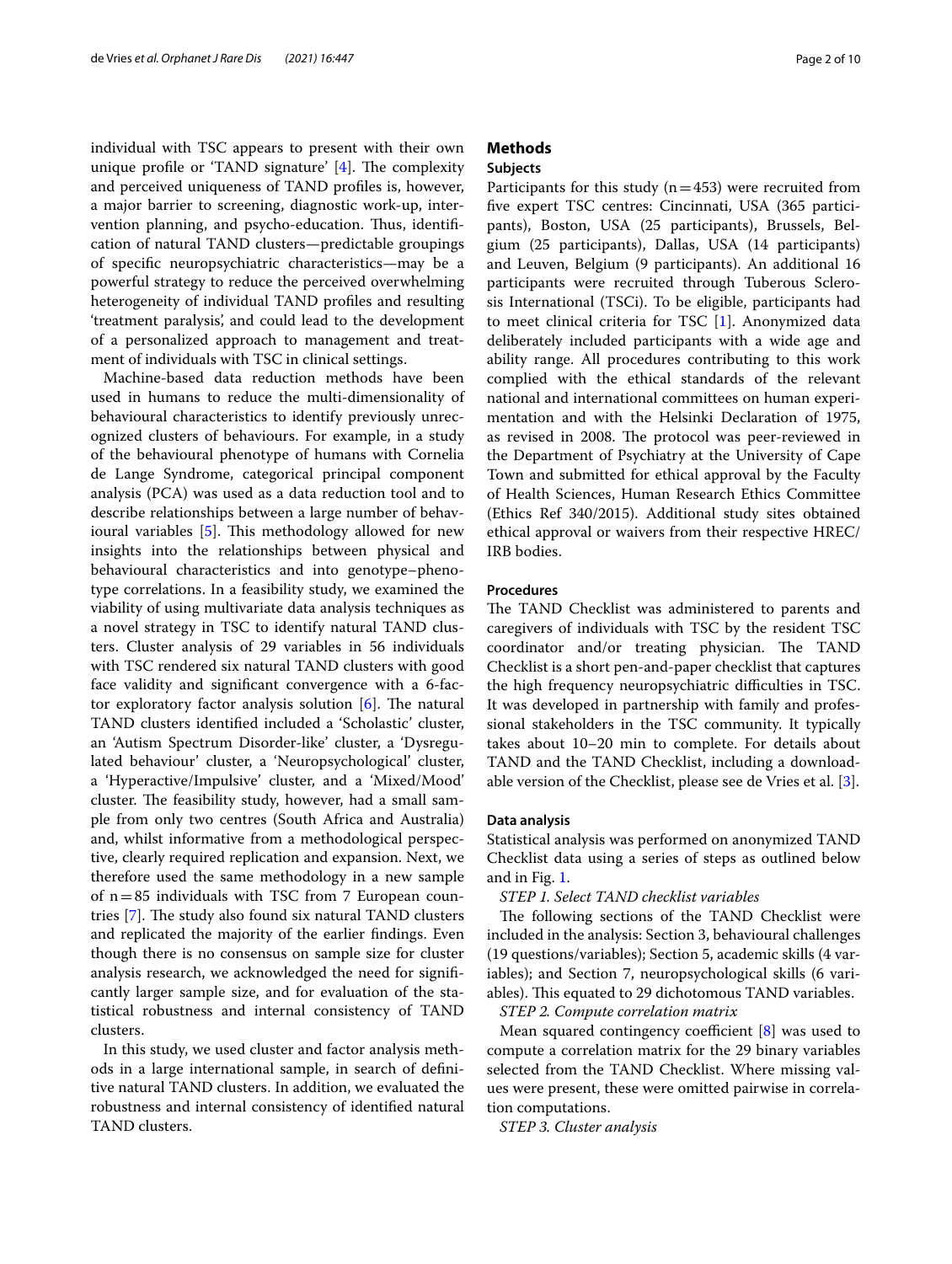

<span id="page-2-0"></span>Several clustering solutions were compared. Hierarchical clustering methods provide a clustering tree visually representing the merging of TAND variables and suggesting a suitable number of clusters. Hierarchical clustering methods including complete linkage, average linkage, Ward's method and McQuitty's method were applied with the R functions hclust() in base R  $[9]$  $[9]$ . Although hierarchical clustering has often been used with great success, the algorithm is fairly naïve and some more recent methods in the R package cluster  $[10]$  $[10]$  were therefore also investigated. The FANNY (fuzzy clustering) method applied to the data allocates a probability for belonging to each cluster rather than simply allocating each item to a single cluster. DIANA is a divisive analysis hierarchical clustering method, whereas the other hierarchical methods are all agglomerative.

#### *STEP 4. Bootstrapping*

Following cluster analysis, 1000-fold bootstrapping [[11\]](#page-9-0) was applied to assess the statistical robustness of the clustering solution. Based on the bootstrap sample of patients, a squared contingency coefficient correlation matrix was computed, and hierarchical cluster analysis with Ward's method was performed. The number of clusters was fxed at 7 and a bootstrap replicate clustering solution was obtained. In order to assess the robustness or stability of the original observed clustering solution, the number of times each pair of variables clustered together was calculated.

*STEP 5. Exploratory factor analysis*

After suitable clustering solutions were obtained and bootstrapping applied, exploratory factor analysis was employed with the fa() R function in the package psych  $[12]$  $[12]$ . The factor analysis was also performed on the mean squared contingency coefficient correlation matrix. All the diferent options of factor extraction and rotation available in the  $fa()$  function were investigated. These combinations were applied to solutions with between four and seven factors. In order to fnd the factor solution that best matched the cluster analysis solution, the Tucker index of factor congruence [[13\]](#page-9-2) was used. Optimal rotations were achieved with Orthogonal Procrustes Analysis [\[14\]](#page-9-3) and the overall congruence summarised by the sum of the diagonal values. For cases other than 6 factors, the congruence matrix was padded with zeros to obtain a square matrix before rotation. Full algebraic details are available in the supplemental data of Leclezio, Gardner-Lubbe & de Vries [[6\]](#page-8-5).

*STEP 6. Test internal consistency*

Reliability analysis [\[15\]](#page-9-4) was used to test the internal consistency of the TAND variables both the clusters identified and factors generated and in the final proposal for clusters.

*STEP 7. Compare cluster analysis fndings with exploratory factor analysis results*

Here we compared the data-driven cluster solutions with the exploratory factor analysis in order to examine similarities and diferences of the two approaches.

*Step 8. Description of fnal natural clusters*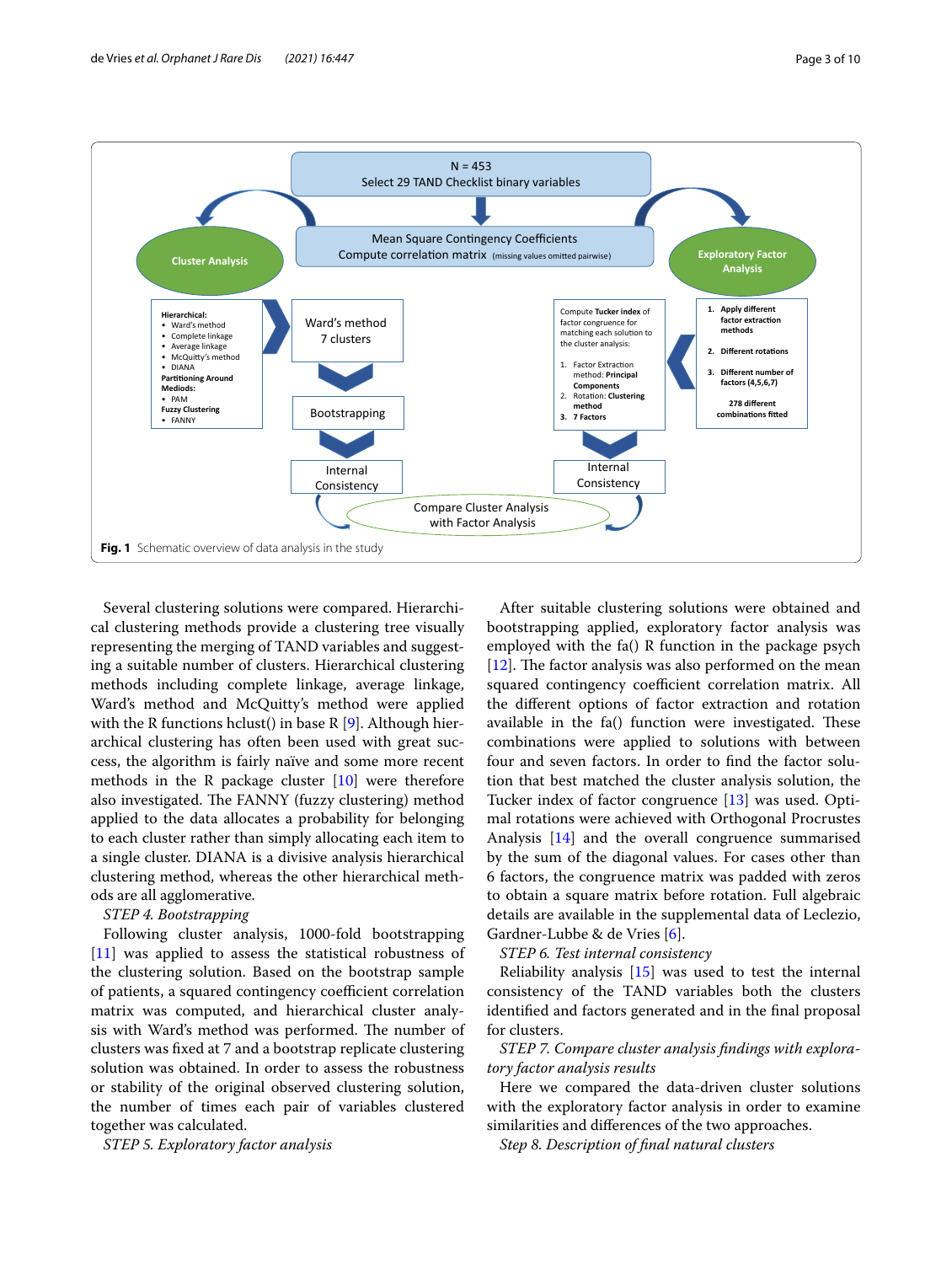Finally, we integrated all results to generate a fnal set of natural TAND clusters.

#### **Results**

#### **Cluster analysis**

Hierarchical clustering with Ward's method produced a seven-cluster solution. A dendrogram of the Ward cluster analysis shows detail of the natural clustering of the TAND variables examined (Fig. [2](#page-3-0)).

The first cluster included difficulties with mathematics, spelling, writing, and reading suggesting a natural 'Scholastic' cluster. The second cluster included memory difficulties, getting disorientated, attention difficulties at both a behavioural and neuropsychological level, difficulty with visuo-spatial tasks, dual-task difficulties, and executive skills difficulties. These suggested a natural 'Neuropsychological' cluster. The third cluster included extreme shyness, depressed mood, anxiety, and mood swings, suggesting a natural 'Mood/Anxiety' cluster. The fourth cluster included infexibility, unusual language (repeating words or phrases over and over again), repetitive behaviours, poor eye contact, and peer difficulties, suggesting an autism spectrum disorder (ASD)-like cluster. The fifth cluster included aggressive outbursts, temper tantrums, self-injury, and absent or delayed onset of language. The first three items supported a natural 'Dysregulated behaviour' cluster, but the delayed language item did not overtly seem to ft the natural cluster. The sixth cluster contained impulsivity, overactivity, and restlessness, suggesting a natural 'Overactive/Impulsive' cluster. The seventh cluster contained two biological

<span id="page-3-0"></span>

items-difficulties with eating and sleep-related problems. We refer to this as the 'Eat/Sleep' cluster.

#### **Bootstrapping**

Bootstrapping results are shown in Fig. [3](#page-4-0). Black boxes are shown around the clusters as shown in the dendrogram (see Fig. [2](#page-3-0)). Red boxes are shown around other items that showed relationships between variables outside clusters. The Scholastic cluster was very stable with all four items clustering together 96% of the time. Three neuropsychological items and absent/delayed language showed association with the scholastic cluster (Visuo-spatial skills, 32–47%; Dual-tasking, 21–27%; Executive skills, 19–21%; Absent/Delayed language, 15–28%). In the Neuropsychological cluster, items showed bootstrap values ranging from 100% (behavioural and neuropsychological attention difculties; dual-tasking and executive skills), to 76% (Memory and Disorientation), while other pairings were less stable (Behavioural and neuropsychological attention deficits in relation to visuo-spatial deficits, 8-17%). Items in the Overactive/Impulsive cluster clustered together 94% (overactive, restless), 45% (impulsivity, overactive) and 37% of the time (impulsivity, restlessness). In the Mood/Anxiety cluster extreme shyness showed bootstrapping values between 15 and 32%, depressed mood 32–70%, anxiety 27–70%, and mood swings 15–58%. Depressed mood also associated with aggression and temper tantrums 59% and 30% of the time, respectively. The fifth cluster, Dysregulated behaviour, showed that temper tantrums and aggressive outbursts clustered together 100% of the time and that self-injury and absent/ delayed language clustered together 60% of the time. Selfinjury clustered with aggression and temper tantrums 19–25% of the time, but absent/delayed language showed very low bootstrapping values (3–5%). Instead, absent/ delayed language showed higher bootstrapping values with items in other clusters, particularly the scholastic  $(15–28%)$  and ASD-like cluster  $(6–40%)$ . The ASD-like cluster items ranged between 12 and 89% of which unusual language and repetitive behavior showed the highest bootstrapping values (89%). The two items of the Eat/ Sleep cluster clustered together 26% of the time.

#### **Factor analysis**

Factor loadings (cut-off  $> 0.35$ ) from exploratory factor analysis are shown in Fig.  $4$ . The factor analysis solution that most closely matched Ward's hierarchical cluster analysis was the principal components factor extraction method with clustering method rotation. Results supported a seven-factor solution very similar to the cluster solution outlined above. Three items cross-loaded onto more than one factor. These were self-injurious behavior (ASD-like factor and Eat/Sleep factor), sleeping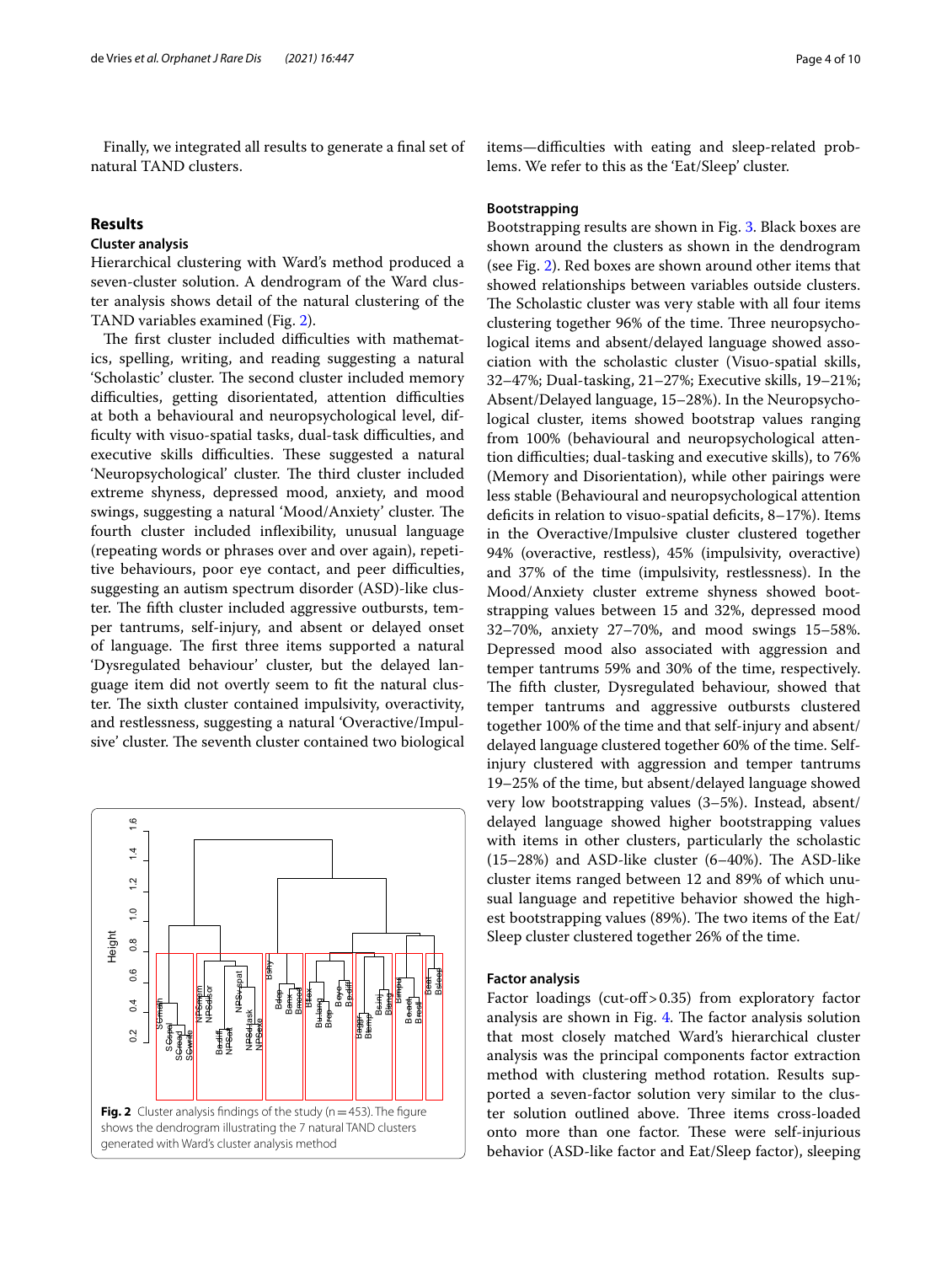|                                                                                                                                                            | SCmath | SCspel | SCread         | SCwrite | Bshy | Bdep | <b>Banx</b> | Bmood | Bflex                                                                                                                    | Bu.lang | <b>Beye</b> | Bp.diff | Brep | Blang | Bs.inj | Baggr | Btemp | NPSmem | NPSdisor | Ba.diff | <b>NPSatt</b> | NPSv.spat | NPSd.task | NPSexe | Bimpul | Bo.act | <b>Brestl</b>                                                                                                                                         | Beat | <b>Bsleep</b> |
|------------------------------------------------------------------------------------------------------------------------------------------------------------|--------|--------|----------------|---------|------|------|-------------|-------|--------------------------------------------------------------------------------------------------------------------------|---------|-------------|---------|------|-------|--------|-------|-------|--------|----------|---------|---------------|-----------|-----------|--------|--------|--------|-------------------------------------------------------------------------------------------------------------------------------------------------------|------|---------------|
| SCmath                                                                                                                                                     | 1.00   |        | 0.97 0.97 0.96 |         |      |      |             |       | $0.00\ 0.00\ 0.00\ 0.00\ 0.01\ 0.02\ 0.02\ 0.00\ 0.07\ 0.20\ 0.03\ 0.00\ 0.00\ 0.01\ 0.09\ 0.05\ 0.05\ 0.47\ 0.21\ 0.20$ |         |             |         |      |       |        |       |       |        |          |         |               |           |           |        |        |        | 0.00 0.00 0.00 0.01 0.00                                                                                                                              |      |               |
| <b>SCspel</b>                                                                                                                                              |        |        |                |         |      |      |             |       |                                                                                                                          |         |             |         |      |       |        |       |       |        |          |         |               |           |           |        |        |        |                                                                                                                                                       |      |               |
| <b>SCread</b>                                                                                                                                              |        |        |                |         |      |      |             |       |                                                                                                                          |         |             |         |      |       |        |       |       |        |          |         |               |           |           |        |        |        |                                                                                                                                                       |      |               |
| <b>SCwrite</b>                                                                                                                                             |        |        |                |         |      |      |             |       |                                                                                                                          |         |             |         |      |       |        |       |       |        |          |         |               |           |           |        |        |        |                                                                                                                                                       |      |               |
| <b>Bshy</b>                                                                                                                                                |        |        |                |         |      |      |             |       |                                                                                                                          |         |             |         |      |       |        |       |       |        |          |         |               |           |           |        |        |        |                                                                                                                                                       |      |               |
| <b>Bdep</b>                                                                                                                                                |        |        |                |         |      |      |             |       |                                                                                                                          |         |             |         |      |       |        |       |       |        |          |         |               |           |           |        |        |        |                                                                                                                                                       |      |               |
| <b>Banx</b>                                                                                                                                                |        |        |                |         |      |      |             |       |                                                                                                                          |         |             |         |      |       |        |       |       |        |          |         |               |           |           |        |        |        |                                                                                                                                                       |      |               |
| <b>Bmood</b>                                                                                                                                               |        |        |                |         |      |      |             |       |                                                                                                                          |         |             |         |      |       |        |       |       |        |          |         |               |           |           |        |        |        |                                                                                                                                                       |      |               |
| <b>Bflex</b>                                                                                                                                               |        |        |                |         |      |      |             |       |                                                                                                                          |         |             |         |      |       |        |       |       |        |          |         |               |           |           |        |        |        | 0.01 0.01 0.01 0.01 0.04 0.07 0.26 0.19 1.00 0.40 0.12 0.30 0.41 0.06 0.08 0.18 0.19 0.00 0.01 0.06 0.03 0.01 0.03 0.03 0.20 0.08 0.05 0.09 0.09      |      |               |
| <b>Bu.lang</b>                                                                                                                                             |        |        |                |         |      |      |             |       |                                                                                                                          |         |             |         |      |       |        |       |       |        |          |         |               |           |           |        |        |        | 0.02 0.04 0.02 0.03 0.00 0.00 0.03 0.06 0.40 1.00 0.19 0.20 0.89 0.19 0.20 0.15 0.11 0.00 0.03 0.04 0.03 0.05 0.03 0.04 0.09 0.07 0.04 0.06 0.02      |      |               |
| <b>Beye</b>                                                                                                                                                |        |        |                |         |      |      |             |       |                                                                                                                          |         |             |         |      |       |        |       |       |        |          |         |               |           |           |        |        |        | 0.02 0.03 0.02 0.03 0.01 0.00 0.01 0.02 0.12 0.19 1.00 0.31 0.29 0.35 0.20 0.07 0.07 0.00 0.06 0.04 0.03 0.06 0.05 0.04 0.07 0.03 0.03 0.03 0.11 0.05 |      |               |
| Bp.diff                                                                                                                                                    |        |        |                |         |      |      |             |       |                                                                                                                          |         |             |         |      |       |        |       |       |        |          |         |               |           |           |        |        |        | 0.00 0.00 0.00 0.00 0.03 0.01 0.07 0.11 0.30 0.20 0.31 1.00 0.18 0.08 0.12 0.22 0.26 0.01 0.01 0.09 0.04 0.00 0.02 0.01 0.26 0.08 0.09 0.25 0.19      |      |               |
| <b>Brep</b>                                                                                                                                                |        |        |                |         |      |      |             |       |                                                                                                                          |         |             |         |      |       |        |       |       |        |          |         |               |           |           |        |        |        | 0.07 0.07 0.07 0.08 0.00 0.00 0.02 0.04 0.41 0.89 0.29 0.18 1.00 0.40 0.34 0.10 0.12 0.01 0.05 0.03 0.03 0.11 0.05 0.05 0.11 0.08 0.05 0.09 0.03      |      |               |
| <b>Blang</b>                                                                                                                                               |        |        |                |         |      |      |             |       |                                                                                                                          |         |             |         |      |       |        |       |       |        |          |         |               |           |           |        |        |        | 0.20 0.18 0.15 0.28 0.00 0.00 0.00 0.00 0.06 0.19 0.35 0.08 0.40 1.00 0.60 0.03 0.05 0.01 0.07 0.02 0.02 0.24 0.09 0.10 0.02 0.02 0.02 0.01 0.07 0.01 |      |               |
| Bs.inj                                                                                                                                                     |        |        |                |         |      |      |             |       |                                                                                                                          |         |             |         |      |       |        |       |       |        |          |         |               |           |           |        |        |        | 0.03 0.02 0.03 0.00 0.00 0.01 0.04 0.08 0.20 0.20 0.12 0.34 0.60 1.00 0.19 0.25 0.00 0.01 0.01 0.01 0.06 0.01 0.00 0.04 0.03 0.05 0.08 0.03           |      |               |
| <b>Baggr</b>                                                                                                                                               |        |        |                |         |      |      |             |       |                                                                                                                          |         |             |         |      |       |        |       |       |        |          |         |               |           |           |        |        |        |                                                                                                                                                       |      |               |
| <b>Btemp</b>                                                                                                                                               |        |        |                |         |      |      |             |       |                                                                                                                          |         |             |         |      |       |        |       |       |        |          |         |               |           |           |        |        |        | 0.00 0.00 0.00 0.00 0.00 0.01 0.03 0.30 0.19 0.11 0.07 0.26 0.12 0.05 0.25 1.00 1.00 0.00 0.00 0.03 0.02 0.00 0.01 0.00 0.29 0.15 0.10 0.11 0.05      |      |               |
| <b>NPSmem</b>                                                                                                                                              |        |        |                |         |      |      |             |       |                                                                                                                          |         |             |         |      |       |        |       |       |        |          |         |               |           |           |        |        |        |                                                                                                                                                       |      |               |
| <b>NPSdisor</b>                                                                                                                                            |        |        |                |         |      |      |             |       |                                                                                                                          |         |             |         |      |       |        |       |       |        |          |         |               |           |           |        |        |        | 0.09 0.12 0.11 0.10 0.00 0.00 0.00 0.00 0.01 0.03 0.06 0.01 0.05 0.07 0.01 0.00 0.00 0.76 1.00 0.19 0.37 0.45 0.48 0.62 0.02 0.00 0.00 0.00 0.00 0.00 |      |               |
| Ba.diff                                                                                                                                                    |        |        |                |         |      |      |             |       |                                                                                                                          |         |             |         |      |       |        |       |       |        |          |         |               |           |           |        |        |        | 0.05 0.07 0.07 0.05 0.00 0.00 0.00 0.01 0.06 0.04 0.04 0.09 0.03 0.02 0.01 0.02 0.03 0.26 0.19 1.00 1.00 0.08 0.52 0.40 0.26 0.13 0.13 0.04 0.01      |      |               |
| <b>NPSatt</b>                                                                                                                                              |        |        |                |         |      |      |             |       |                                                                                                                          |         |             |         |      |       |        |       |       |        |          |         |               |           |           |        |        |        | 0.05 0.06 0.05 0.06 0.00 0.00 0.00 0.01 0.03 0.03 0.03 0.04 0.03 0.02 0.01 0.01 0.02 0.36 0.37 1.00 1.00 0.17 0.76 0.66 0.19 0.05 0.06 0.02 0.01      |      |               |
| NPSv.spat 0.47 0.32 0.38 0.38 0.00 0.00 0.00 0.00 0.01 0.05 0.06 0.00 0.11 0.24 0.06 0.00 0.00 0.12 0.45 0.08 0.17 1.00 0.41 0.61 0.01 0.00 0.00 0.00 0.00 |        |        |                |         |      |      |             |       |                                                                                                                          |         |             |         |      |       |        |       |       |        |          |         |               |           |           |        |        |        |                                                                                                                                                       |      |               |
| NPSd.task                                                                                                                                                  |        |        |                |         |      |      |             |       |                                                                                                                          |         |             |         |      |       |        |       |       |        |          |         |               |           |           |        |        |        |                                                                                                                                                       |      |               |
| <b>NPSexe</b>                                                                                                                                              |        |        |                |         |      |      |             |       |                                                                                                                          |         |             |         |      |       |        |       |       |        |          |         |               |           |           |        |        |        |                                                                                                                                                       |      |               |
| Bimpul                                                                                                                                                     |        |        |                |         |      |      |             |       |                                                                                                                          |         |             |         |      |       |        |       |       |        |          |         |               |           |           |        |        |        | 0.00 0.01 0.02 0.01 0.00 0.00 0.00 0.01 0.06 0.20 0.09 0.07 0.26 0.11 0.02 0.04 0.12 0.29 0.02 0.02 0.26 0.19 0.01 0.09 0.06 1.00 0.45 0.37 0.13 0.05 |      |               |
| Bo.act                                                                                                                                                     |        |        |                |         |      |      |             |       |                                                                                                                          |         |             |         |      |       |        |       |       |        |          |         |               |           |           |        |        |        | 0.00 0.00 0.00 0.00 0.00 0.00 0.00 0.02 0.08 0.07 0.03 0.08 0.08 0.02 0.03 0.08 0.15 0.01 0.00 0.13 0.05 0.00 0.01 0.00 0.45 1.00 0.94 0.04 0.01      |      |               |
| <b>Brestl</b>                                                                                                                                              |        |        |                |         |      |      |             |       |                                                                                                                          |         |             |         |      |       |        |       |       |        |          |         |               |           |           |        |        |        | 0.00 0.00 0.00 0.00 0.00 0.00 0.00 0.01 0.05 0.04 0.03 0.09 0.05 0.01 0.05 0.05 0.10 0.01 0.00 0.13 0.06 0.00 0.01 0.00 0.37 0.94 1.00 0.12 0.06      |      |               |
| <b>Beat</b>                                                                                                                                                |        |        |                |         |      |      |             |       |                                                                                                                          |         |             |         |      |       |        |       |       |        |          |         |               |           |           |        |        |        | 0.01 0.00 0.00 0.00 0.00 0.00 0.02 0.03 0.09 0.06 0.11 0.25 0.09 0.07 0.08 0.08 0.11 0.00 0.00 0.04 0.02 0.00 0.00 0.00 0.13 0.04 0.12 1.00 0.26      |      |               |
| <b>Bsleep</b>                                                                                                                                              |        |        |                |         |      |      |             |       |                                                                                                                          |         |             |         |      |       |        |       |       |        |          |         |               |           |           |        |        |        |                                                                                                                                                       |      |               |
| Fig. 3. 1000-Fold Bootstrapping applied to WARD's cluster analysis. Results are expressed as the proportion of time that two individual items cluster      |        |        |                |         |      |      |             |       |                                                                                                                          |         |             |         |      |       |        |       |       |        |          |         |               |           |           |        |        |        |                                                                                                                                                       |      |               |
| together                                                                                                                                                   |        |        |                |         |      |      |             |       |                                                                                                                          |         |             |         |      |       |        |       |       |        |          |         |               |           |           |        |        |        |                                                                                                                                                       |      |               |

<span id="page-4-0"></span>difficulties (Eat/Sleep factor and Mood/Anxiety factor), and disorientation (ASD-like factor and the Neuropsychological factor).

#### **Internal consistency**

Five clusters had Cronbach alpha values  $\geq$  0.7 indicating good to excellent internal consistency: Scholastic (0.97), Neuropsychological (0.87), ASD-like (0.76), Dysregulated behaviour (0.74), and Overactive/Impulsive (0.70). The remaining 2 clusters had lower alpha values: Mood/ Anxiety (0.69) and Eat/Sleep (0.48). Similarly, in the factor analysis solutions 6 factors showed good to excellent internal consistency: Scholastic (0.97), Neuropsychological (0.86), ASD-like (0.79), Dysregulated behaviour (0.75), Mood/Anxiety (0.74) and Overactive/Impulsive (0.70). Only the Eat/Sleep factor scored <0.7 with an alpha=0.54, suggesting poor internal consistency.

#### **Comparison of cluster analysis and factor analysis fndings**

Factor analysis confrmed a profle similar to cluster analysis, but with some slight variance between clusters and factors (Fig. [5](#page-5-1)). Cluster and factor analysis showed the 'Overactive/Impulsive' and 'Scholastic' clusters to be clearly distinct, the 'Mood/Anxiety' and 'Neuropsychological' clusters to be fairly distinct, while the other three clusters/factors showed more evidence of cross-loading between items in diferent clusters/factors.

#### **Integrated fndings of natural TAND clusters**

In this study three diferent sets of 'data-driven outputs' were generated – cluster analysis, factor analysis, and bootstrapping of the cluster analysis. They all represented related but diferent components of the multivariate data analysis performed here. All except two items presented convergent fndings in terms of clusters, bootstrapping and factors. The two outlier items (delayed language and self-injury) therefore required a systematic review of the three data outputs and a fnal decision required expert review.

Absent/delayed language was linked with self-injury in the dysregulated behaviour cluster during hierarchical cluster analysis. However, bootstrapping values for the item were low inside the cluster (3–5%), but higher with items in the scholastic and ASD-like cluster. In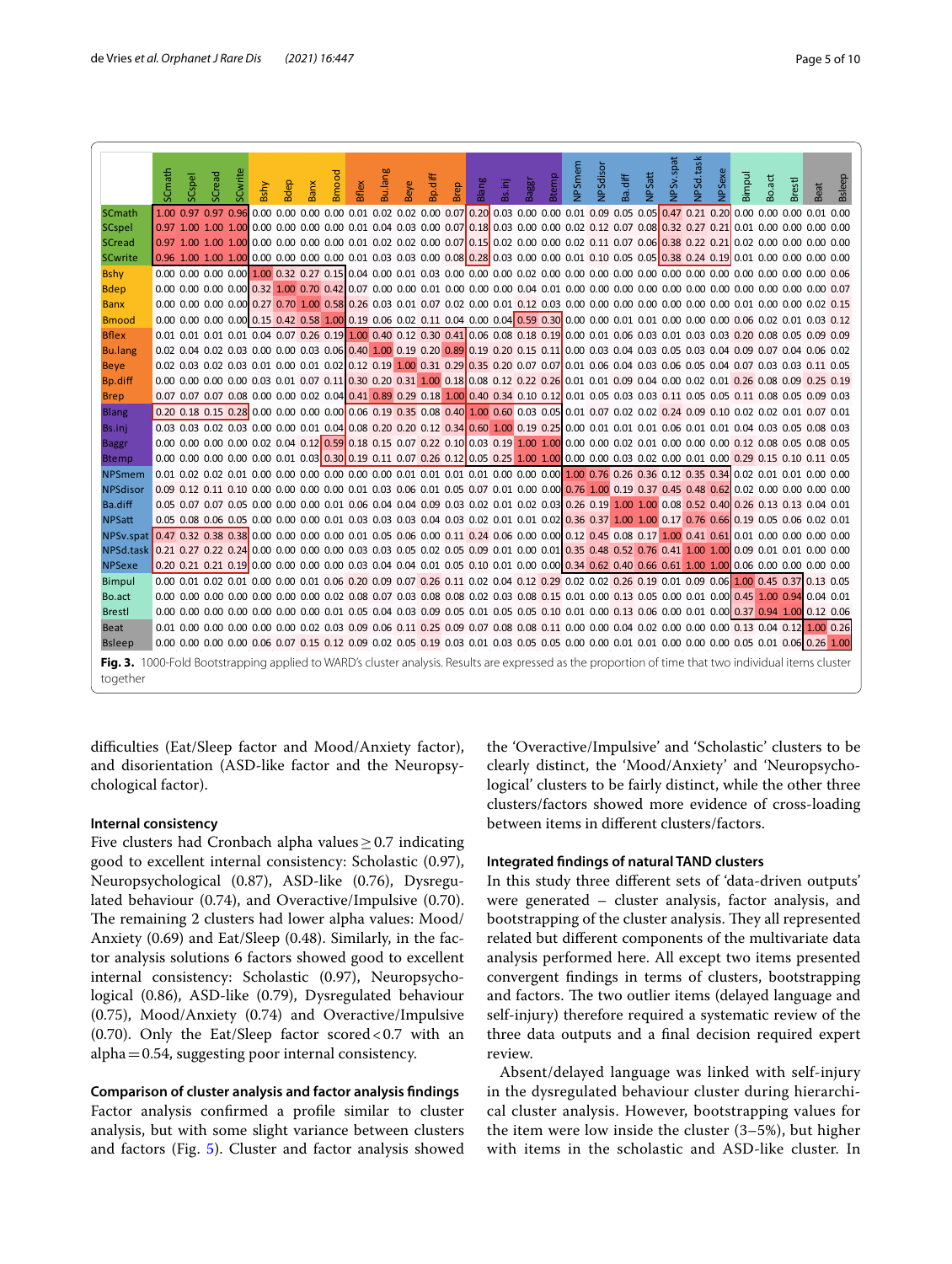|                                                                        | PA <sub>1</sub> | PA <sub>2</sub>   | PA <sub>5</sub>   | PA <sub>3</sub>   | PA4     | PA <sub>6</sub> | PA7     |  |  |
|------------------------------------------------------------------------|-----------------|-------------------|-------------------|-------------------|---------|-----------------|---------|--|--|
| SCread                                                                 | 0.93            | 0.00              | $-0.03$           | 0.01              | 0.00    | $-0.07$         | $-0.04$ |  |  |
| <b>SCwrite</b>                                                         | 0.77            | $-0.07$           | 0.10              | 0.00              | 0.10    | $-0.04$         | 0.01    |  |  |
| SCspel                                                                 | 0.76            | $-0.04$           | 0.00              | 0.06              | $-0.06$ | 0.03            | 0.07    |  |  |
| SCmath                                                                 | 0.60            | 0.04              | 0.10              | 0.06              | $-0.22$ | 0.13            | 0.07    |  |  |
| Banx                                                                   | 0.00            | 0.71              | 0.03              | 0.01              | $-0.08$ | $-0.03$         | 0.11    |  |  |
| <b>Bdep</b>                                                            | $-0.15$         | 0.71              | $-0.07$           | 0.12              | $-0.15$ | $-0.03$         | 0.04    |  |  |
| Bshy                                                                   | $-0.01$         | 0.41              | $-0.05$           | 0.04              | $-0.06$ | $-0.04$         | 0.16    |  |  |
| <b>Bmood</b>                                                           | 0.01            | 0.51              | $-0.06$           | $-0.03$           | 0.04    | 0.30            | 0.05    |  |  |
| <b>Bflex</b>                                                           | 0.17            | 0.46              | 0.12              | 0.02              | 0.15    | $-0.01$         | $-0.03$ |  |  |
| Bu.lang                                                                | 0.10            | 0.20              | 0.36              | $-0.01$           | 0.16    | 0.04            | $-0.04$ |  |  |
| Beye                                                                   | $-0.11$         | 0.12              | 0.37 <sub>1</sub> | 0.17              | $-0.01$ | 0.02            | 0.20    |  |  |
| Bp.diff                                                                | $-0.12$         | 0.23              | 0.18              | 0.14              | 0.00    | 0.14            | 0.27    |  |  |
| <b>Brep</b>                                                            | 0.11            | 0.16              | 0.64              | $-0.17$           | 0.26    | $-0.13$         | 0.09    |  |  |
| Blang                                                                  | 0.07            | $-0.20$           | 0.55              | 0.02              | $-0.05$ | 0.04            | 0.31    |  |  |
| Bs.inj                                                                 | 0.05            | 0.03              | 0.38              | $-0.19$           | $-0.05$ | 0.21            | 0.39    |  |  |
| Baggr                                                                  | $-0.01$         | 0.23              | $-0.02$           | $-0.01$           | 0.06    | 0.65            | $-0.01$ |  |  |
| <b>Btemp</b>                                                           | 0.04            | 0.02              | $-0.06$           | $-0.07$           | 0.12    | 0.74            | 0.04    |  |  |
| Ba.diff                                                                | 0.15            | 0.03              | $-0.19$           | 0.56              | 0.27    | $-0.06$         | 0.13    |  |  |
| <b>NPSmem</b>                                                          | $-0.16$         | 0.13              | 0.05              | 0.63              | 0.07    | $-0.07$         | $-0.11$ |  |  |
| <b>NPSatt</b>                                                          | 0.00            | $-0.05$           | $-0.18$           | 0.81              | 0.15    | 0.01            | 0.13    |  |  |
| NPSd.task                                                              | 0.24            | 0.08              | 0.03              | 0.64              | $-0.08$ | 0.06            | $-0.16$ |  |  |
| <b>NPSexe</b>                                                          | 0.03            | 0.06              | 0.25              | 0.68              | $-0.06$ | 0.02            | $-0.18$ |  |  |
| <b>NPSdisor</b>                                                        | $-0.12$         | 0.03              | 0.40 <sub>1</sub> | 0.50 <sub>1</sub> | 0.03    | $-0.06$         | $-0.11$ |  |  |
| NPSv.spat                                                              | 0.03            | $-0.15$           | 0.59              | 0.33              | $-0.17$ | $-0.07$         | 0.05    |  |  |
| Bo.act                                                                 | $-0.18$         | $-0.11$           | 0.15              | 0.11              | 0.73    | 0.13            | $-0.17$ |  |  |
| <b>Brestl</b>                                                          | $-0.10$         | $-0.02$           | 0.14              | 0.02              | 0.62    | $-0.10$         | 0.18    |  |  |
| Bimpul                                                                 | 0.08            | 0.04              | $-0.12$           | 0.22              | 0.43    | 0.18            | $-0.06$ |  |  |
| <b>Beat</b>                                                            | 0.09            | 0.15              | 0.13              | $-0.05$           | 0.05    | $-0.06$         | 0.44    |  |  |
| <b>B</b> sleep                                                         | $-0.01$         | 0.36 <sub>1</sub> | 0.09              | $-0.04$           | $-0.04$ | $-0.12$         | 0.45    |  |  |
| Fig. 4 Factor analysis findings of the study ( $n = 453$ ). The figure |                 |                   |                   |                   |         |                 |         |  |  |

<span id="page-5-0"></span>**Fig. 4** Factor analysis fndings of the study (n=453). The fgure shows the seven-factor solution generated by exploratory factor analysis (EFA). PA = principal axis



<span id="page-5-1"></span>factor loading, absent/delayed language showed the highest loading with the ASD cluster items. After review of all data, the item was therefore moved to the ASD-like cluster. Self-injury was retained in the dysregulated behaviour cluster.

Taking together all results, we propose seven natural TAND clusters. Table [1](#page-6-0) shows the integrated natural clusters, component items and internal consistency for each natural TAND cluster (see Table [1\)](#page-6-0).

#### **Discussion**

TSC-Associated Neuropsychiatric Disorders (TAND) have largely gone undiagnosed and untreated despite affecting 90% of individuals with TSC. This has been attributable to lack of awareness, and lack of expertise in TAND, but most fundamentally, the overwhelming uniqueness of TAND profles. We proposed that the identifcation of naturally occurring TAND clusters may improve identifcation and intervention [[4\]](#page-8-3). In a feasibility study, we showed that a data-driven approach was able to identify natural clusters of TAND  $[6]$  $[6]$ , and these fndings were replicated in a second study [[7](#page-8-6)]. However, fndings required larger-scale replication and extension, particularly to evaluate the robustness of proposed natural TAND clusters. In this study, various cluster analysis techniques and exploratory factor analysis was applied in a large and diverse international sample ( $n=453$ ). In addition, bootstrapping and internal consistency analyses were performed.

Results identifed seven natural TAND clusters, and bootstrapping showed clusters to be reasonably stable. The scholastic cluster showed the highest robustness in terms of replicability on bootstrapping, while other clusters showed a degree of agreement, suggesting that, with the exception of one item, the identifed cluster solution as shown in the dendrogram (Fig.  $2$ ) is sufficiently replicable and stable to use in next-step work. The one problematic item in terms of cluster placement (absent/delayed language) was moved from the dysregulated cluster to the ASD-like cluster after expert statistical and clinical review of constructs. Exploratory factor analysis showed that a 7-factor solution mapped well onto the majority of clusters. The Scholastic, Neuropsychological, Overactive/Impulsive, and Eat/Sleep clusters showed good agreement between clusters and factors, but signifcant cross-loading was observed between the ASD-like, Dysregulated behaviour and Mood/Anxiety clusters. Internal consistency for clusters and factors was good to excellent for 5 of the original 7 clusters generated (except for the Mood/ Anxiety and Eat/Sleep clusters) and for 6 of the 7 factors identifed (except for the Eat/Sleep factor). In slight contrast to the feasibility studies that suggested 6 natural TAND clusters  $[6, 7]$  $[6, 7]$  $[6, 7]$  $[6, 7]$ , this larger-scale study identifed 7 TAND clusters. In this study, the two biological (vegetative) items (sleeping/eating) grouped together, whereas in the feasibility studies they were incorporated into the ASD-like cluster (difficulties with eating)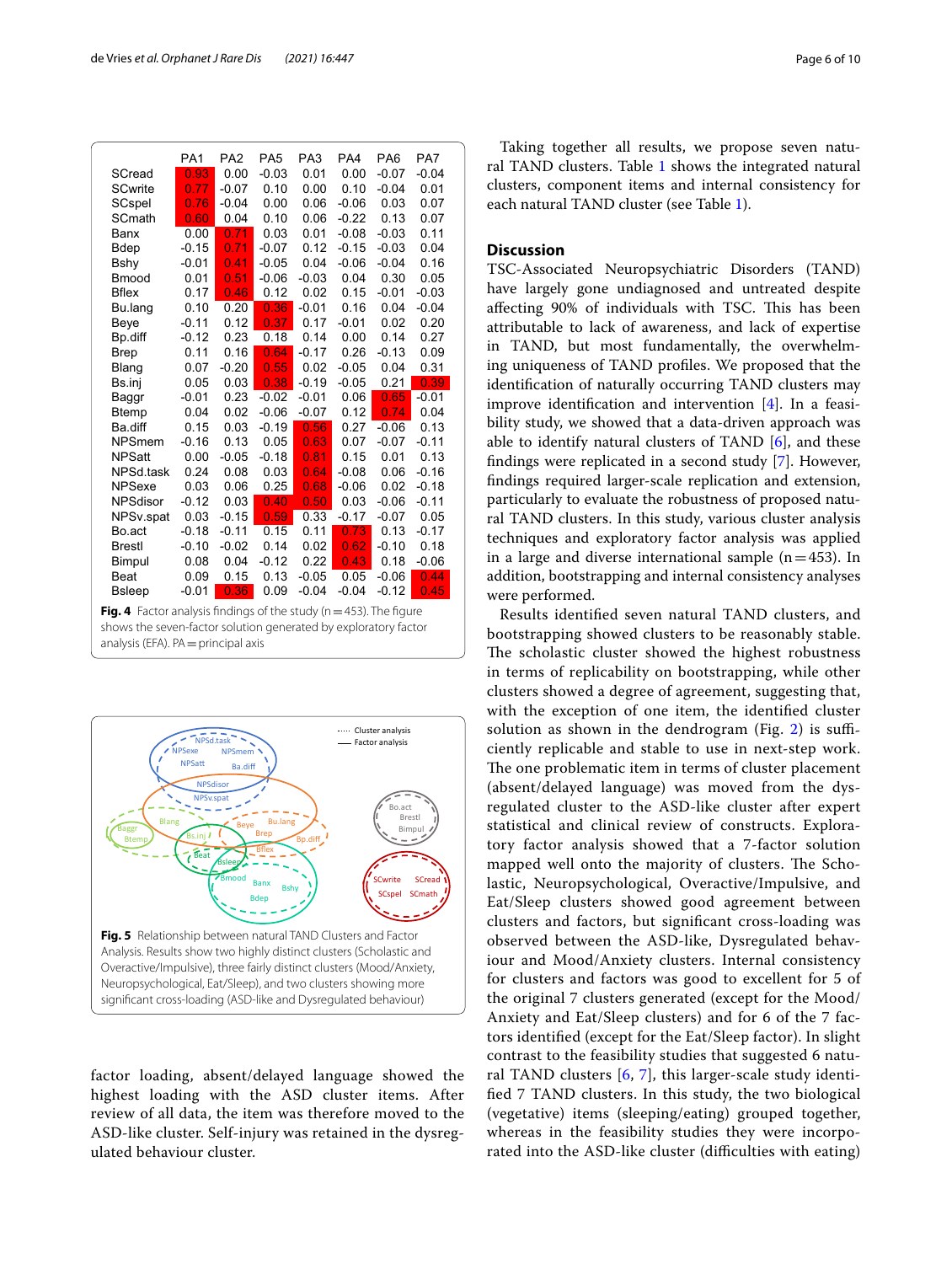| <b>Natural TAND cluster</b>   | No. of items   | <b>TAND checklist items</b>                                                                                                                                  | Internal<br>consistency<br>(alpha) |
|-------------------------------|----------------|--------------------------------------------------------------------------------------------------------------------------------------------------------------|------------------------------------|
| Scholastic                    | $\overline{4}$ | Reading<br>Writing<br>Spelling<br>Mathematics                                                                                                                | 0.97 <sup>a</sup>                  |
| Neuropsychological            | $\overline{7}$ | Memory<br>Disorientation<br>Attention difficulties (behaviour)<br>Neuropsychological attention deficits<br>Visuo-spatial<br>Dual-tasking<br>Executive skills | 0.87 <sup>a</sup>                  |
| Autism Spectrum Disorder-Like | 6              | Inflexible<br>Unusual language<br>Repetitive behaviour<br>Poor eye contact<br>Peer difficulties<br>Delayed language                                          | 0.79 <sup>a</sup>                  |
| Dysregulated behaviour        | 3              | Aggressive outbursts<br>Temper tantrums<br>Self-injury                                                                                                       | 0.73 <sup>a</sup>                  |
| Overactive/Impulsive          | 3              | Overactive<br>Impulsive<br><b>Restless</b>                                                                                                                   | 0.70 <sup>a</sup>                  |
| Mood/Anxiety                  | $\overline{4}$ | Mood swings<br>Anxiety<br>Depressed mood<br>Extreme shyness                                                                                                  | 0.69                               |
| Eat/Sleep                     | $\overline{2}$ | Eating difficulties<br>Sleep difficulties                                                                                                                    | 0.48                               |

#### <span id="page-6-0"></span>**Table 1** Seven natural TAND clusters identifed in this study

The table shows the clusters with items contained and internal consistency of each cluster

 $^{\rm a}$  Cronbach alpha $\geq$  0.7 indicates good internal consistency

and the Mood/Anxiety cluster (sleep difficulties). The remaining 6 clusters, however, were remarkably similar to the fndings from the small-scale feasibility and replication studies [[6](#page-8-5), [7\]](#page-8-6).

#### **Seven natural TAND clusters**

As outlined in Table [1,](#page-6-0) integration of the multivariate fndings led to our proposal of 7 natural clusters for further validation and potential implementation.

Cluster 1. Scholastic cluster

The first of the seven natural TAND clusters identified is a 'Scholastic' cluster indicating difficulties relating to reading, writing, spelling and mathematics. The items in the Scholastic cluster (rendered by both cluster analysis and factor analysis) showed high bootstrapping, very high factor loadings and alpha scores, indicating the close relationship and reliability between items. Findings highlight the need for assessment in this cluster if an individual shows signs of difficulty across any one of the four items. Academic difficulties are a common

concern in TSC [\[2](#page-8-1), [3](#page-8-2), [16](#page-9-5), [17](#page-9-6)] and not only afect schoolaged children, but also have long-term consequences in adulthood.

Cluster 2. Overactive/Impulsive cluster

Both cluster analysis and factor analysis includes overactivity, restlessness, and impulsivity in this cluster. Bootstrapping and internal consistency were high, indicative of the reliability of items and how they group together. This cluster appears clinically meaningful given the high rates of Attention Deficit Hyperactivity Disorder (ADHD) reported in TSC  $[16–18]$  $[16–18]$  $[16–18]$  $[16–18]$ . However, it is of interest that the cluster did not include attentional difficulties, which were grouped in the neuropsychological cluster. This may suggest ADHD in TSC to be more typically of the 'predominantly hyperactive/impulsive subtype' or could suggest that there may be diferential pathways to the attentional and hyperactive/impulsive defcits seen in TSC.

#### Cluster 3. Neuropsychological cluster

This cluster includes memory deficits, disorientation, neuropsychological attention defcits as well as attention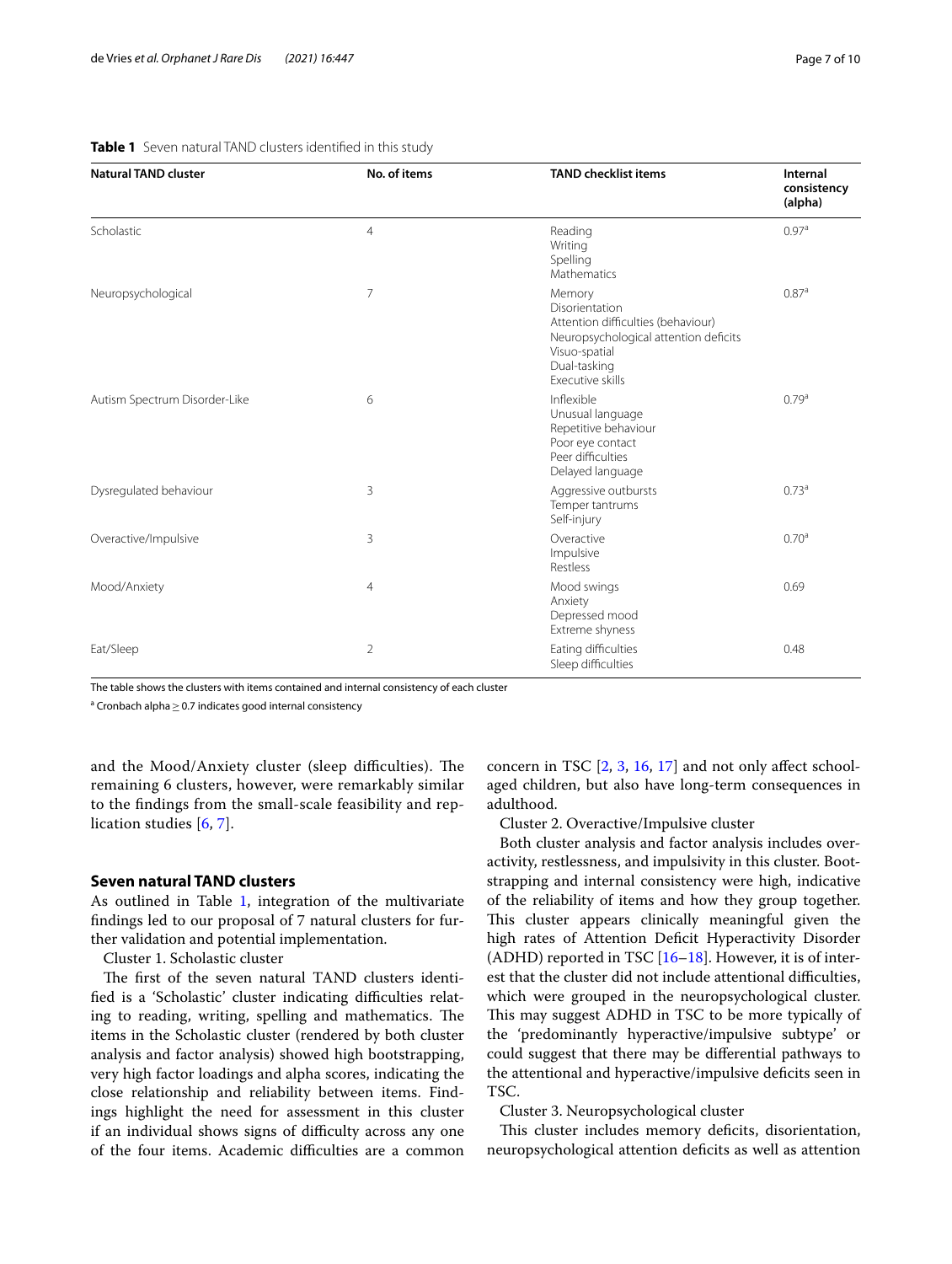deficits in daily life, dual task deficits, executive deficits, and visuo-spatial deficits. Whilst visuo-spatial deficits were grouped within the ASD factor, cluster analysis grouped visuo-spatial defcits with the other neuropsychological skills. Bootstrapping supported the clustering with neuropsychological skills but confrmed a frequent co-occurrence with the scholastic cluster. Based on the existing TSC literature, the cluster maps very well onto the high rates of a range of neuropsychological attentional, executive, and memory deficits reported  $[16, 17, 17]$  $[16, 17, 17]$  $[16, 17, 17]$  $[16, 17, 17]$  $[16, 17, 17]$ [19–](#page-9-8)[21](#page-9-9)].

#### Cluster 4. Mood/anxiety cluster

Four items are included in this cluster – anxiety, depressed mood, mood swings and extreme shyness. We observed that factor analysis included infexibility and sleep-related problems with the four other items. However, bootstrapping classifed these two items in the mood/anxiety cluster only 12–15% (sleep) and 19–26% (infexibility) of the time. Given the cluster analysis and bootstrapping observed, infexibility was therefore retained with ASD-like features, and 'sleep difficulties' with the Eat/Sleep cluster. The four mood/anxiety items (mood swings, anxiety, depressed mood, extreme shyness) are commonly seen in children and adults with TSC [[16,](#page-9-5) [17](#page-9-6), [17](#page-9-6), [18,](#page-9-7) [22](#page-9-10)].

#### Cluster 5. Dysregulated behaviour cluster

The dysregulated behaviour cluster includes aggressive outbursts, temper tantrums and self-injurious behaviour. Cluster analysis also included absent/delayed language in the cluster, but, as outlined earlier, bootstrapping did not support the robustness of this item in the cluster. One of the biggest concerns to families is the high rate of 'behaviors that challenge' seen in TSC specifcally with regards to aggression and temper tantrums, self-injury and damage to property  $[16–18, 23, 24]$  $[16–18, 23, 24]$  $[16–18, 23, 24]$  $[16–18, 23, 24]$  $[16–18, 23, 24]$  $[16–18, 23, 24]$  $[16–18, 23, 24]$  $[16–18, 23, 24]$ . It was therefore of interest that a specifc and distinct cluster of dysregulated behaviours was identifed here.

Cluster 6. Autism Spectrum Disorder (ASD)-like cluster

This natural TAND cluster includes six items—inflexibility, unusual language, repetitive behaviour, poor eye contact, peer difficulty and delayed/absent language. As outlined above, initial cluster analysis did not include absent/delayed language in the ASD-like cluster, but bootstrapping and factor analysis suggested these characteristics to be more likely to co-occur with ASD-like rather than with other TAND behaviours. TSC is one of the medical conditions most strongly associated with ASD and the symptoms of ASD in TSC seems to map very well with symptoms observed in non-syndromic ASD [[2](#page-8-1), [3](#page-8-2), [16](#page-9-5)[–18](#page-9-7), [25,](#page-9-13) [26](#page-9-14)]. It was therefore of interest to see the natural emergence of an ASD-like cluster of behaviours from a clinical perspective.

Cluster 7. Eat/sleep cluster

This cluster includes eating and sleeping difficulties. Given that sleeping and eating are fundamental biological/vegetative functions it was not surprising to see them cluster together. High rates of sleep problems have been reported in individuals with TSC [\[27\]](#page-9-15), and deficits in circadian rhythm are now described in animal models of this disorder  $[28]$  $[28]$ . This cluster was not identifed in the feasibility study, but this much larger sample suggested that these concerns group together. Importantly, both sleep and eating difficulties crossload with other clusters, underlining the fact that they often co-occur with other neuropsychiatric difficulties. However, the fact that they cluster independently suggests the need to investigate these in their own right, not only in the context of other so-called co-morbid conditions.

#### **Study limitations**

Firstly, anonymized TAND Checklist data were used here to identify potential natural TAND clusters, and no other sources of information that may be relevant in cluster analysis or factor analysis, such as clinical evaluations or neuropsychological assessments, were included. We acknowledge that it is therefore theoretically possible that other clusters may be identifed using diferent kinds of multi-level data. However, we specifcally wanted to use the TAND Checklist for this purpose, given that it is a simple, yet systematic and freely available tool that could easily be implemented in real-life settings around the globe. Pilot validation of the TAND Checklist [[29\]](#page-9-17) indicated that the TAND Checklist was a valid tool in extrapolating multi-level neuropsychiatric manifestations in TSC. It would be important to include external validation of the natural TAND cluster fndings based on TAND Checklist data in relation to expert clinical data as a logical next step. Secondly, we acknowledge that all the data were 'lifetime' data. We have therefore to date not examined the developmental pattern of natural TAND clusters, which may have a more dynamic nature than captured here. However, our fndings should allow longitudinal examination of natural TAND clusters in future largescale studies. This should also include examination of the association between age, gender, intellectual ability and other potential correlates of TAND. Thirdly, the current TAND Checklist collects data in a dichotomous fashion. The study was therefore not able to explore the subtleties of severity that may be important to examine in natural TAND clusters in future. Development of a quantifed version of the TAND Checklist is currently underway.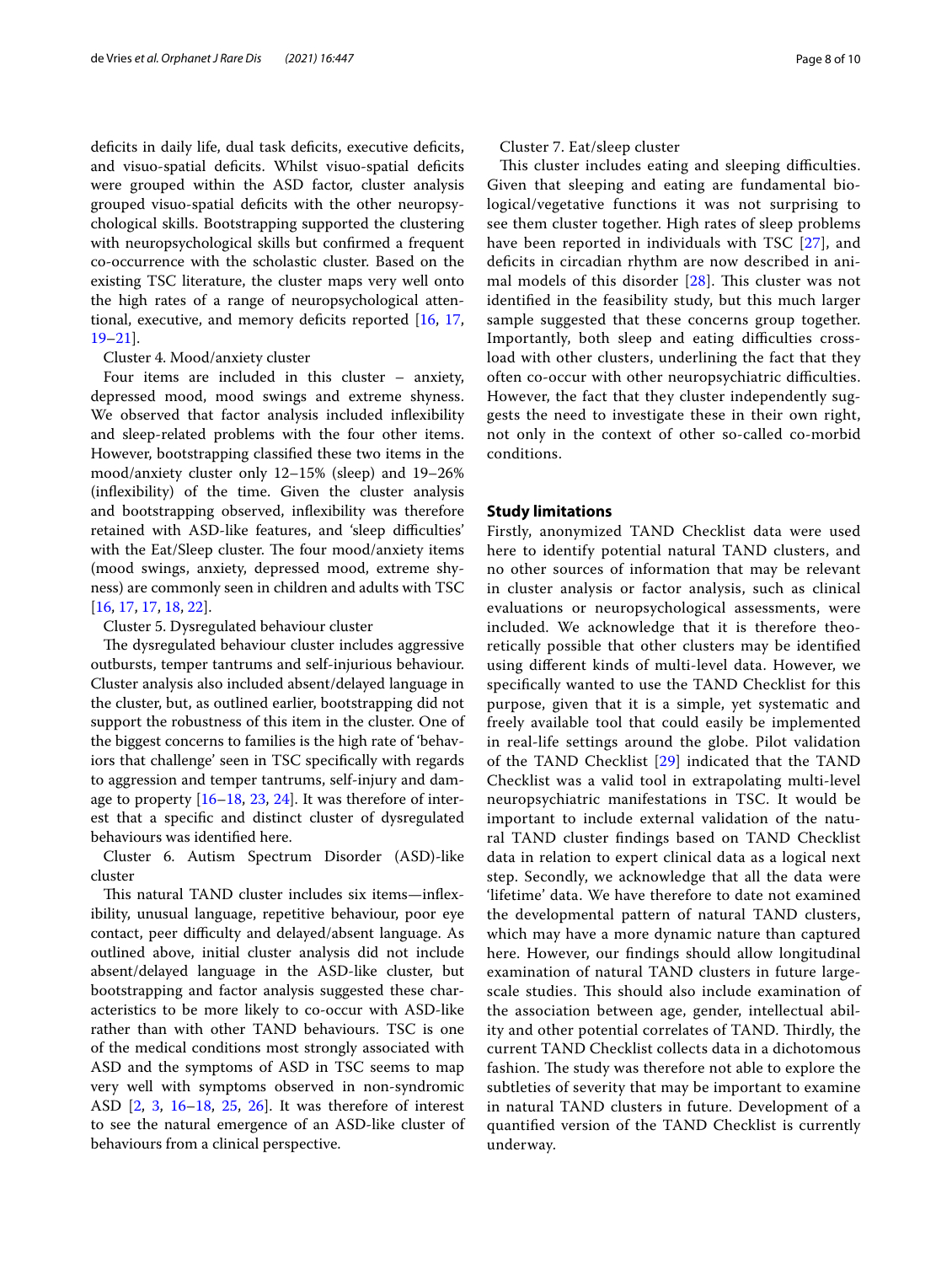#### **Conclusions**

Based on the largest collection of TAND Checklist data to date, our analyses generated seven natural TAND clusters that were statistically robust and had good clinical face validity. We therefore propose the identifcation of these clusters to be a useful frst step as a guide to further assessment and treatment options in clinical practice. Next steps could include the development of targeted teaching and training of professionals and individuals with TSC about the seven natural TAND clusters, and identifcation of appropriate evidence-based resources and interventions that map onto these clusters. At a scientifc level, we propose that identifcation of these naturally-occurring clustering of the neuropsychiatric phenotype of TSC may be the frst step towards a more dimensional, data-driven approach to the study of the etiology and treatments (molecular and otherwise) [[2](#page-8-1), [17](#page-9-6), [30\]](#page-9-18) of individuals with TSC and related neurodevelopmental disorders.

#### **Acknowledgements**

The authors thank the funders for fnancial support of the project. We thank Molly Valle and colleagues for conducting the TAND Checklist interviews. Finally, the authors thank all study participants.

#### **Authors' contributions**

PdV and LL generated the idea of natural TAND clusters. LL collected and collated data from all participating sites. DK, MS, SS, LdW and AJ provided anonymized data from their TSC clinical research samples. LL and SGL performed the data analysis and visualization of results. PdV, LL, SGL and AJ contributed to interpretation of the data. All authors read and approved the final manuscript.

#### **Funding**

The work was funded through a PhD studentship from the Tuberous Sclerosis Association (UK) for the studentship to LL (Grant: 2014-S01), a project grant from the King Baudouin Foundation Fund Dr & Mrs Charles Tournay-Dubisson to PdV and AJ (2019-J1120010-213544), the National Research Foundation for incentive funding to PdV, and the Struengmann Fund for endowment of the professorship to PdV. AJ was supported by a Senior Clinical Investigator Fellowship from the Research Foundation - Flanders (FWO FKM 1805321N). DK and MS are supported by the Developmental Synaptopathies Consortium (NIH U54-NS092090), which is a part of the National Center for Advancing Translational Sciences (NCATS) Rare Diseases Clinical Research Network (RDCRN). RDCRN is an initiative of the Office of Rare Diseases Research (ORDR), NCATS, funded through collaboration between NCATS, National Institute of Mental Health, NINDS and National Institute of Child Health and Human Development (NICHD). None of the funders had any role in study design, data collection and analysis, decision to publish, or preparation of the manuscript.

#### **Availability of data and materials**

The data that support the findings of this study are available from the corresponding author [PdV] upon reasonable request. Full algebraic details of analysis methodologies are available in the supplemental data of Leclezio, Gardner-Lubbe & de Vries [\[6](#page-8-5)].

#### **Declarations**

#### **Ethics approval and consent to participate**

All procedures contributing to this work complied with the ethical standards of the relevant national and international committees on human experimentation and with the Helsinki Declaration of 1975, as revised in 2008. The protocol was peer-reviewed in the Department of Psychiatry at the University of Cape Town and submitted for ethical approval by the Faculty of Health

Sciences, Human Research Ethics Committee (Ethics Ref 340/2015). Additional study sites obtained ethical approval or waivers from their respective HREC/ IRB bodies.

#### **Consent for publication**

Not applicable.

#### **Competing interests**

This work was supported by a Ph.D. studentship from the Tuberous Sclerosis Association in the United Kingdom (Grant: 2014-S01) (LL), a project grant from the King Baudoin Foundation Fund Dr & Mrs Charles Tournay-Dubisson to PdV and AJ (2019-J1120010-213544), and by the National Research Foundation and Struengmann Fund, University of Cape Town (to PdV). The funding bodies played no role in the design of the study in collection, analysis, and interpretation of data, or in writing the manuscript. PdV was a study steering committee member of three phase III trials sponsored by Novartis. PdV and AJ are on the scientifc advisory group of the TOSCA international disease registry sponsored by Novartis. MS reports grant support from Novartis, Roche, Biogen, Astellas, Aeovian, Bridgebio, Aucta and Quadrant Biosciences unrelated to this project. He has served on Scientifc Advisory Boards for Roche, Celgene, Regenxbio, Alkermes and Takeda.

#### **Author details**

<sup>1</sup> Division of Child and Adolescent Psychiatry, University of Cape Town, 46 Sawkins Road, Rondebosch, Cape Town 7700, South Africa. <sup>2</sup> Department of Statistics and Actuarial Science, Stellenbosch University, Stellenbosch, South Africa.<sup>3</sup> Cincinnati Children's Hospital Medical Center, University of Cincinnati College of Medicine, Cincinnati, USA. <sup>4</sup>Department of Neurology, Rosamund Stone Zander Translational Neuroscience Center, Boston Children's Hospital, Boston, USA.<sup>5</sup> Department of Neurology, Scottish Rite for Children, The University of Texas Southwestern Medical Center, Dallas, USA. <sup>6</sup>Department of Pediatric Neurology, University Hospitals Leuven, Leuven, Belgium. <sup>7</sup>Pediatric Neurology Unit, Department of Pediatrics, UZ Brussel, Vrije Universiteit Brussel, Brussels, Belgium.

### Received: 21 August 2021 Accepted: 10 October 2021

#### **References**

- <span id="page-8-0"></span>1. Northrup H, Krueger DA, International Tuberous Sclerosis Complex Consensus Group. Tuberous sclerosis complex diagnostic criteria update: recommendations of the 2012 international Tuberous Sclerosis Complex Consensus Conference. Pediatr Neurol. 2013;49:243–54.
- <span id="page-8-1"></span>2. Curatolo P, Moavero R, de Vries PJ. Neurological and neuropsychiatric aspects of tuberous sclerosis complex. Lancet Neurol. 2015;14:733–45.
- <span id="page-8-2"></span>3. de Vries PJ, Whittemore VH, Leclezio L, et al. Tuberous sclerosis associated neuropsychiatric disorders (TAND) and the TAND Checklist. Pediatr Neu‑ rol. 2015;52:25–35.
- <span id="page-8-3"></span>Leclezio L, de Vries PJ. Advances in the treatment of tuberous sclerosis complex. Curr Opin Psychiatry. 2015;28:113–20.
- <span id="page-8-4"></span>5. Wulfaert J, van Berckelaer-Onnes I, Kroonenberg P, Scholte E, Bhuiyan Z, Hennekam R. Simultaneous analysis of the behavioural phenotype, physical factors, and parenting stress in people with Cornelia de Lange syndrome. J Intellect Disabil Res. 2009;53:604–19.
- <span id="page-8-5"></span>6. Leclezio L, Gardner-Lubbe S, de Vries PJ. Is it feasible to identify natural clusters of TSC-associated neuropsychiatric disorders (TAND)? Pediatr Neurol. 2018;81:38–44.
- <span id="page-8-6"></span>7. de Vries PJ, Belousiva E, Benedik M, et al. Natural clusters of tuberous sclerosis complex (TSC)-associated neuropsychiatric disorders (TAND): new fndings from the TOSCA TAND research project. J Neurodev Disord. 2020;12:24.
- <span id="page-8-7"></span>8. Cramér H. Mathematical methods of statistics. Princeton: Princeton University Press; 1946.
- <span id="page-8-8"></span>R Core Team. R: a language and environment for statistical computing. Vienna, Austria: R Foundation for Statistical Computing; 2017. [https://](https://www.R-project.org/) [www.R-project.org/.](https://www.R-project.org/)
- <span id="page-8-9"></span>10. Maechler, M., Rousseeuw, P., Struyf, A., Hubert, M., Hornik, K. cluster: cluster analysis basics and extensions. R package version 2.0.5.; 2016. [https://](https://CRAN.R-project.org/package=cluster) [CRAN.R-project.org/package](https://CRAN.R-project.org/package=cluster)=cluster.